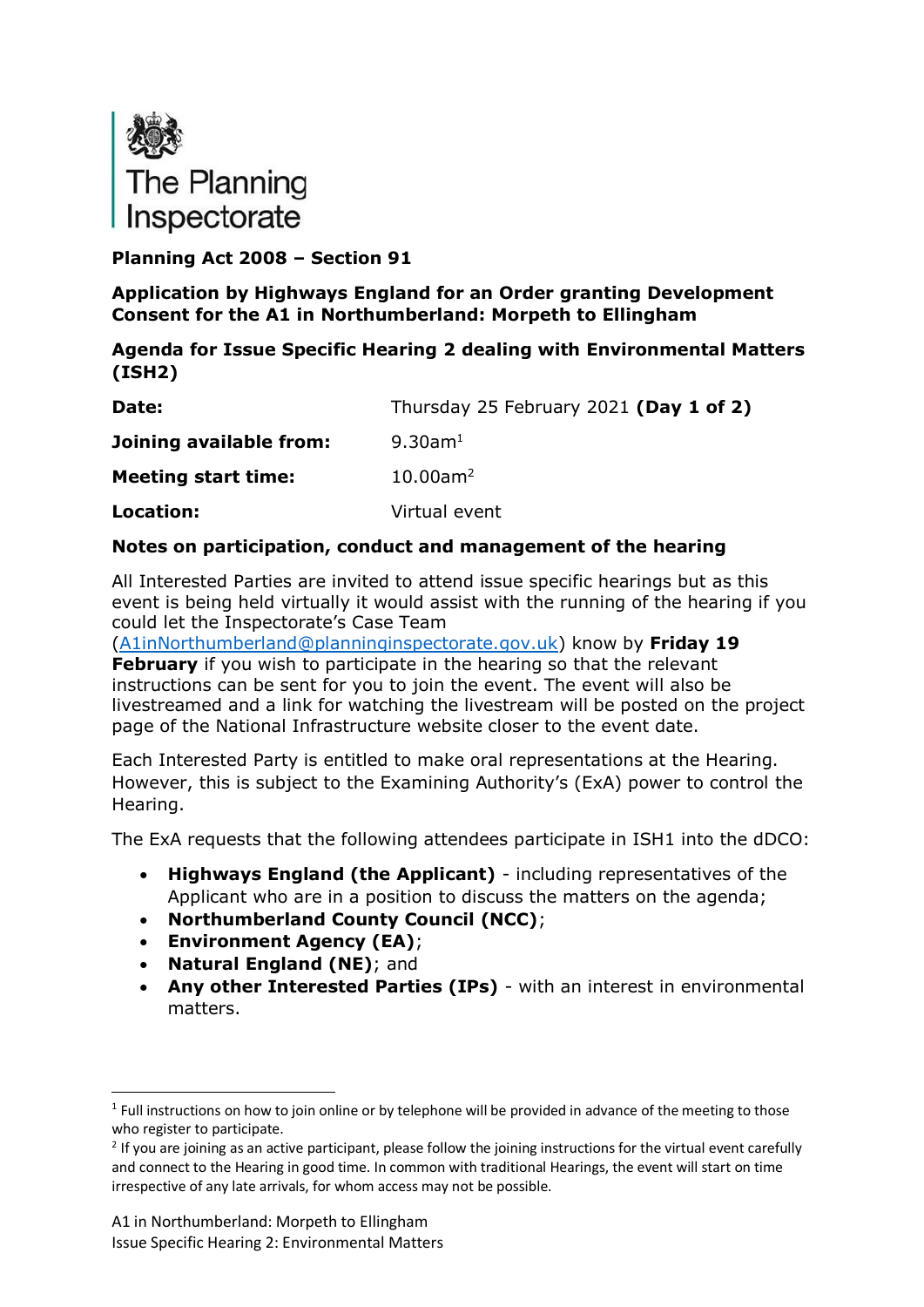Participants may be legally represented if they wish, but the hearing will be conducted to ensure that legal representation is not required.

Guidance under the Planning Act 2008 (PA 2008) and the Infrastructure Planning (Examination Procedure) Rules 2010 provide that it is the ExA that will probe, test and assess the evidence through direct questioning of persons making oral representations at hearings. Questioning at the hearing will be led by the ExA.

The virtual event will be open 30 minutes prior to the start of the hearing to enable a prompt start. Hearings will finish as soon as the ExA deems that all those present have had their say and that all matters have been covered.

The agenda is for guidance only. It is not designed to be exclusive or exhaustive. The ExA may add other issues for consideration, may alter the order in which issues are considered and will seek to allocate sufficient time to each issue to allow proper consideration of them. Any lack of discussion of a particular issue at a Hearing does not preclude further examination of this issue, including the asking of further written questions.

Every effort will be made to ensure that the issues will be discussed on the day that they are scheduled for. Should the consideration of the issues take less time than anticipated, the ExA may conclude the Hearing as soon as all relevant contributions have been made and all questions asked and responded to.

If there are additional matters to be dealt with or there are submissions that take a considerable amount of time at any Hearing, there may be a need to continue the session for longer on the day. Alternatively, it may be necessary to prioritise matters and defer others to further written questions.

It is possible that all matters on the agenda will be discussed on **Day 1 (Thursday 25 February)**. However, if there are submissions that take a considerable amount of time, there may be a need to continue discussions on **Day 2 (Friday 26 February)**. In addition, it may be necessary to prioritise matters or defer others to further written questions. **Consequently, can participants therefore please make sure that they are available for both days.**

All Examination documents are provided with a unique identification number for referencing purposes shown in square brackets [].

#### **Purpose of ISH2**

The main purpose of the second Issue Specific Hearing is to undertake an examination of various environmental matters. In particular:

- To review environmental impact considerations, including matters arising from the application documentation and representations relating to:
	- o design, landscape and visual impacts;
	- o biodiversity, ecology and the natural environment; and
	- $\circ$  the water environment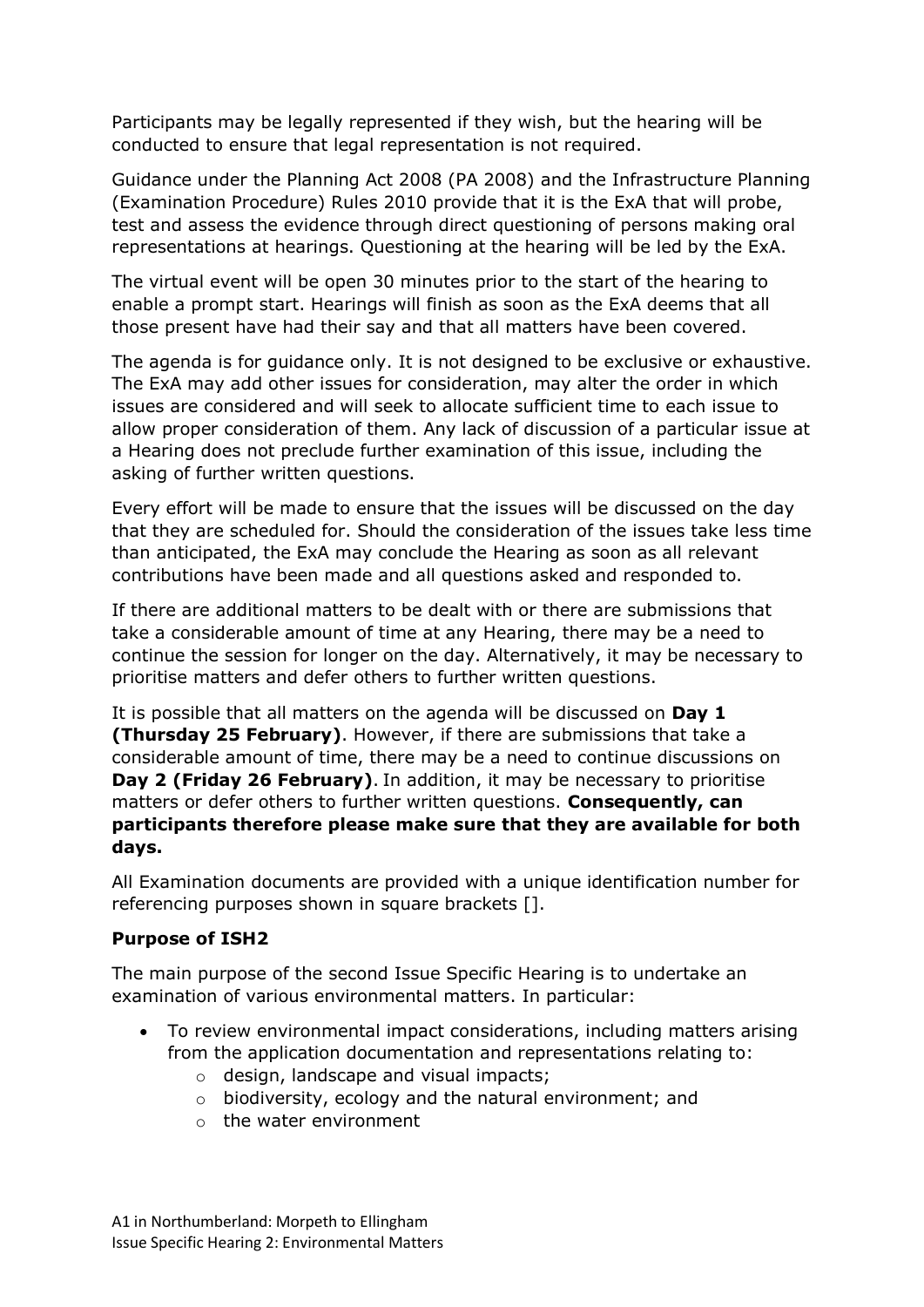• To review transport matters arising from the application documentation and representations including the need for the Proposed Development, the impact of construction traffic and the effect on Public Rights of Way.

#### **Please Note:**

**In order to ensure timely publication of the agenda, this has been drafted shortly after the receipt of submissions for Deadline 3. As a consequence, the ExA may need to adjust the agenda at the Hearing to allow for responses received at this deadline.**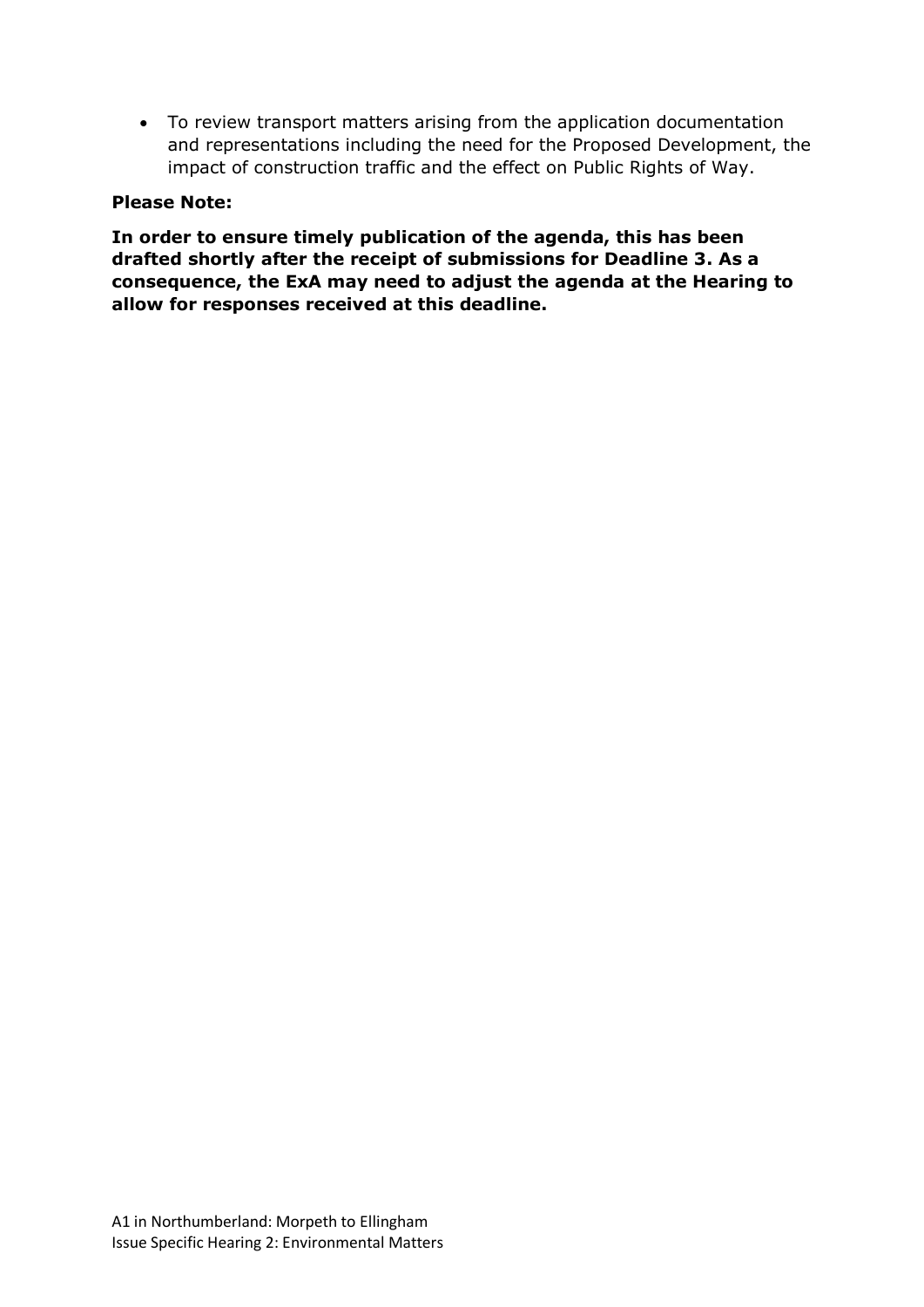

# **Issue Specific Hearing 2: Environmental Matters**

**10:00am, Thursday 25 February 2021 (Day 1 of 2)**

### **1. Welcome, introductions, arrangements for this Issue Specific Hearing (ISH2)**

# **2. Design**

• To consider how the Proposed Development can deliver good design with particular focus on structures.

# **3. Landscape and Visual Impacts**

- To explore how areas of sensitivity have been developed and how their significance has informed the Proposed Development;
- To consider the visual effects of the Proposed Development, particularly in relation to areas of sensitivity; and
- To explore the adequacy of proposed mitigation measures, including monitoring and evaluation.

# **4. Biodiversity, ecology and the natural environment**

- To consider whether the design and mitigation measures to compensate for the proposed loss of ancient woodland is appropriate and whether it is adequately secured through the DCO;
- To consider the issue of Biodiversity Net Gain and Biodiversity No Net Loss;
- To explore the effects of loss of hedgerows, other Habitats of Principal Importance and the loss of watercourses on biodiversity; and
- Discussion regarding proposals to minimise the impacts of the A1068 diversion on the Northumberland Marine SPA (paragraph 2.6.24 [REP1-026]), and whether these proposals constitute mitigation (in light of relevant case law, i.e. People Over Wind).

### **5. Water environment**

• To consider how the design of the Proposed Development has taken into consideration its potential effects on watercourses, with particular regard to the River Coquet;

A1 in Northumberland: Morpeth to Ellingham Issue Specific Hearing 2: Environmental Matters